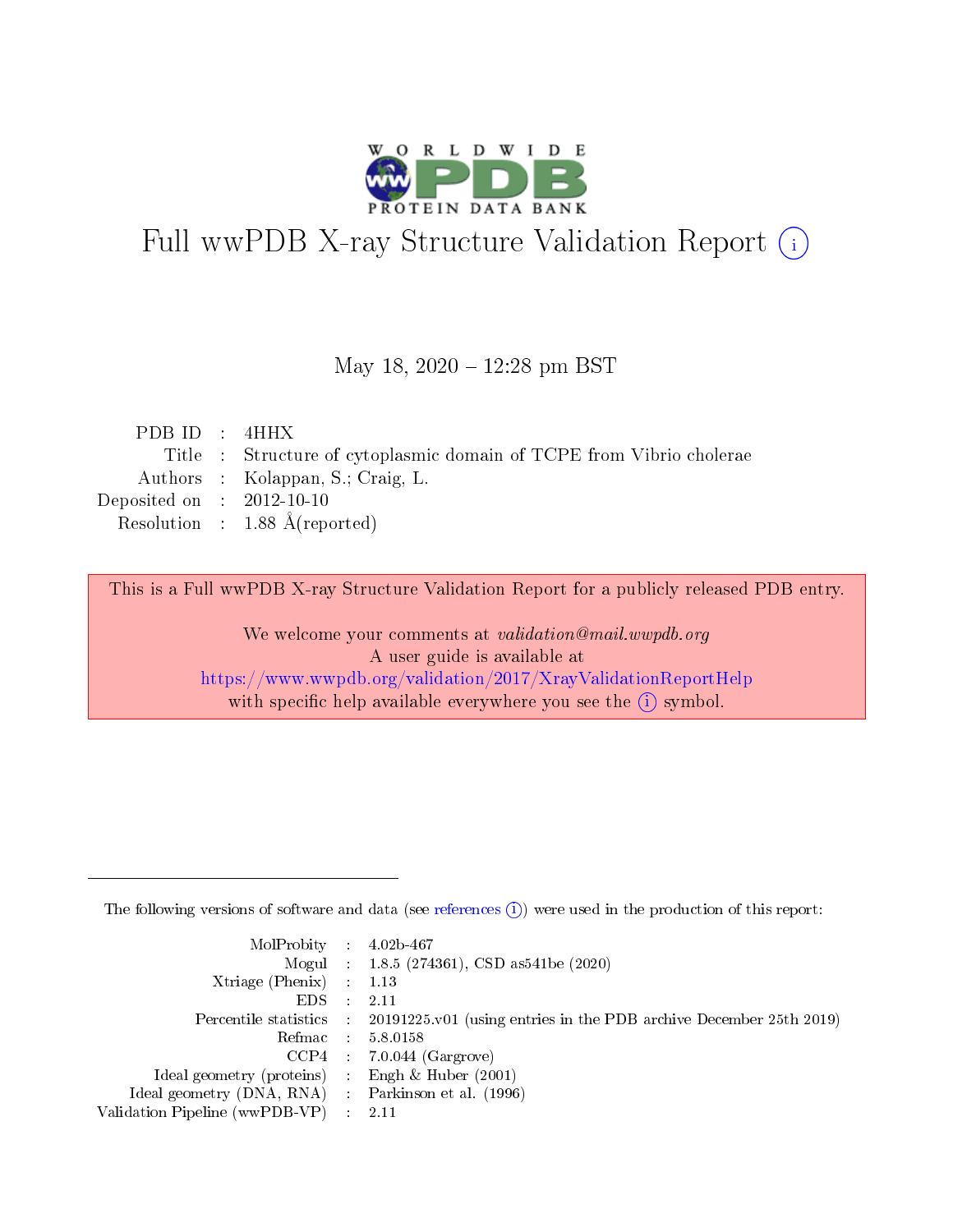# 1 [O](https://www.wwpdb.org/validation/2017/XrayValidationReportHelp#overall_quality)verall quality at a glance  $(i)$

The following experimental techniques were used to determine the structure: X-RAY DIFFRACTION

The reported resolution of this entry is 1.88 Å.

Percentile scores (ranging between 0-100) for global validation metrics of the entry are shown in the following graphic. The table shows the number of entries on which the scores are based.



| Metric                | Whole archive<br>$(\#\mathrm{Entries})$ | Similar resolution<br>$(\#\text{Entries},\,\text{resolution}\,\,\text{range}(\textup{\AA}))$ |  |  |
|-----------------------|-----------------------------------------|----------------------------------------------------------------------------------------------|--|--|
| $R_{free}$            | 130704                                  | $9470(1.90-1.86)$                                                                            |  |  |
| Clashscore            | 141614                                  | $10282(1.90-1.86)$                                                                           |  |  |
| Ramachandran outliers | 138981                                  | $10152(1.90-1.86)$                                                                           |  |  |
| Sidechain outliers    | 138945                                  | $10152(1.90-1.86)$                                                                           |  |  |
| RSRZ outliers         | 127900                                  | $9303(1.90-1.86)$                                                                            |  |  |

The table below summarises the geometric issues observed across the polymeric chains and their fit to the electron density. The red, orange, yellow and green segments on the lower bar indicate the fraction of residues that contain outliers for  $>=3, 2, 1$  and 0 types of geometric quality criteria respectively. A grey segment represents the fraction of residues that are not modelled. The numeric value for each fraction is indicated below the corresponding segment, with a dot representing fractions <=5% The upper red bar (where present) indicates the fraction of residues that have poor fit to the electron density. The numeric value is given above the bar.

| Mol | $\cap$ hain | Length |    | Quality of chain |     |  |     |  |
|-----|-------------|--------|----|------------------|-----|--|-----|--|
|     |             |        | 8% |                  |     |  |     |  |
|     |             | 1 ດ ∩  |    | 65%              | 20% |  | 13% |  |

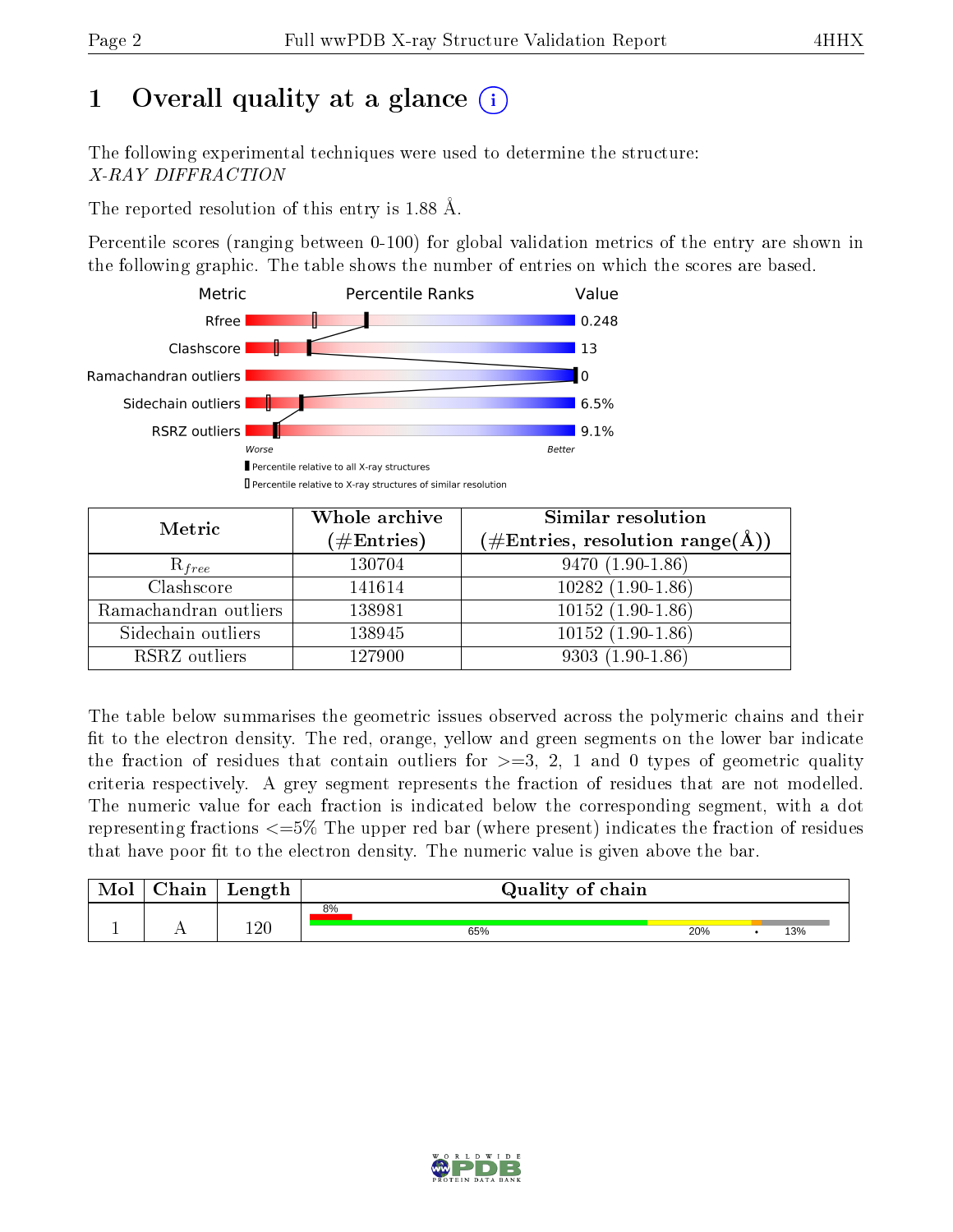# 2 Entry composition (i)

There are 3 unique types of molecules in this entry. The entry contains 861 atoms, of which 0 are hydrogens and 0 are deuteriums.

In the tables below, the ZeroOcc column contains the number of atoms modelled with zero occupancy, the AltConf column contains the number of residues with at least one atom in alternate conformation and the Trace column contains the number of residues modelled with at most 2 atoms.

• Molecule 1 is a protein called Toxin coregulated pilus biosynthesis protein E.

| Mol | Chain | Residues | Atoms        |  |         | ZeroOcc | $\vert$ AltConf $\vert$ | $\Gamma$ Trace |  |  |
|-----|-------|----------|--------------|--|---------|---------|-------------------------|----------------|--|--|
|     |       | $104\,$  | Total<br>831 |  | 526 138 | $160\,$ | Sе                      |                |  |  |

There are 4 discrepancies between the modelled and reference sequences:

| Chain |      | Residue   Modelled | – Actual | Comment                     | Reference   |
|-------|------|--------------------|----------|-----------------------------|-------------|
|       | -3   | GLY                |          | EXPRESSION TAG   UNP P0C6C9 |             |
|       | $-2$ | SER                |          | EXPRESSION TAG   UNP P0C6C9 |             |
|       |      | НS                 |          | EXPRESSION TAG   UNP P0C6C9 |             |
|       |      | MSE                |          | EXPRESSION TAG              | LINP POC6C9 |

• Molecule 2 is SULFATE ION (three-letter code: SO4) (formula:  $O_4S$ ).



|  | $\text{Mol}$   Chain   Residues | Atoms       |  | $ZeroOcc$   AltConf |  |  |
|--|---------------------------------|-------------|--|---------------------|--|--|
|  |                                 | $\rm Total$ |  |                     |  |  |

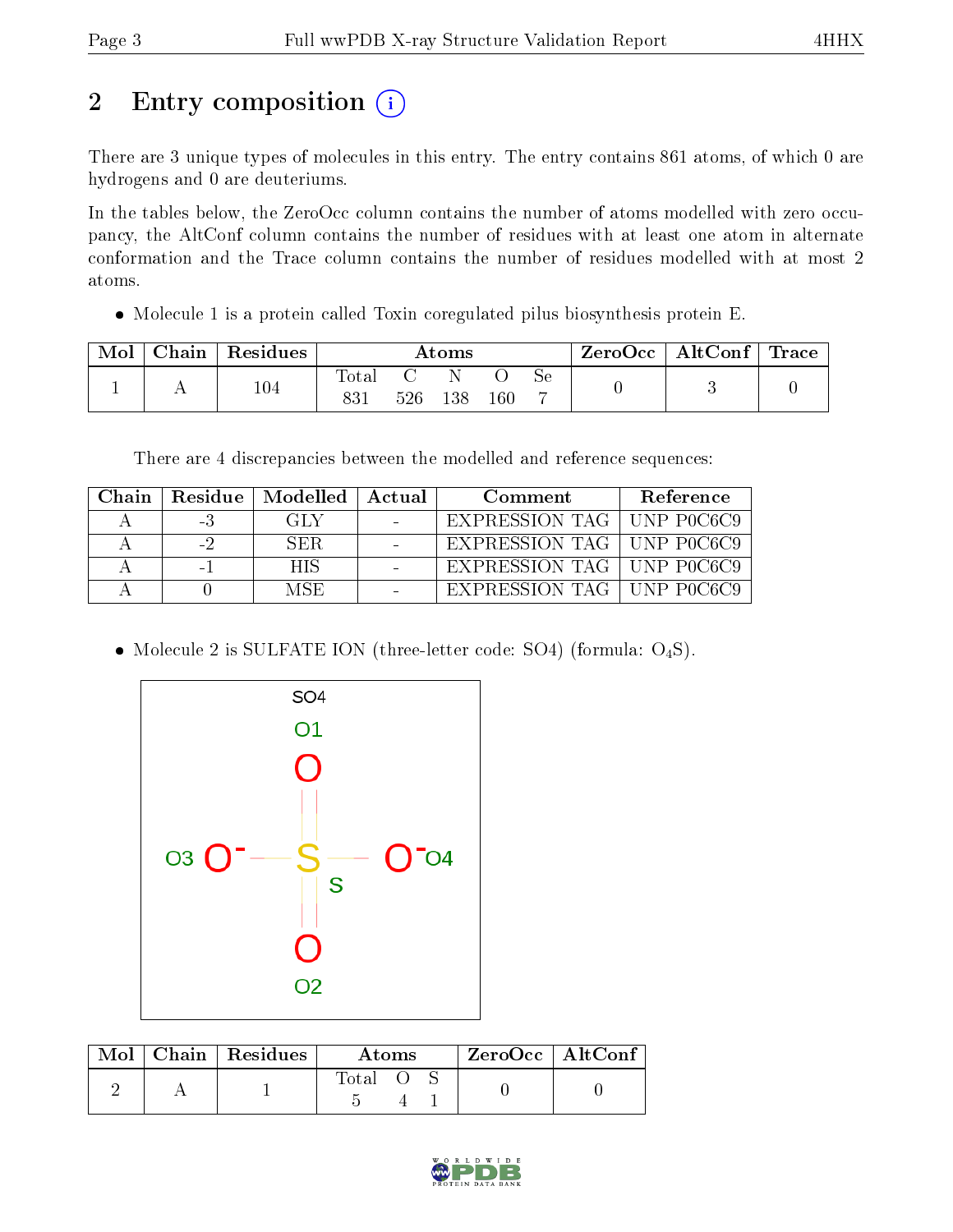$\bullet\,$  Molecule 3 is water.

|  | $\text{Mol}$   Chain   Residues | <b>Atoms</b> | $ZeroOcc \mid AltConf \mid$ |  |
|--|---------------------------------|--------------|-----------------------------|--|
|  |                                 | Total        |                             |  |

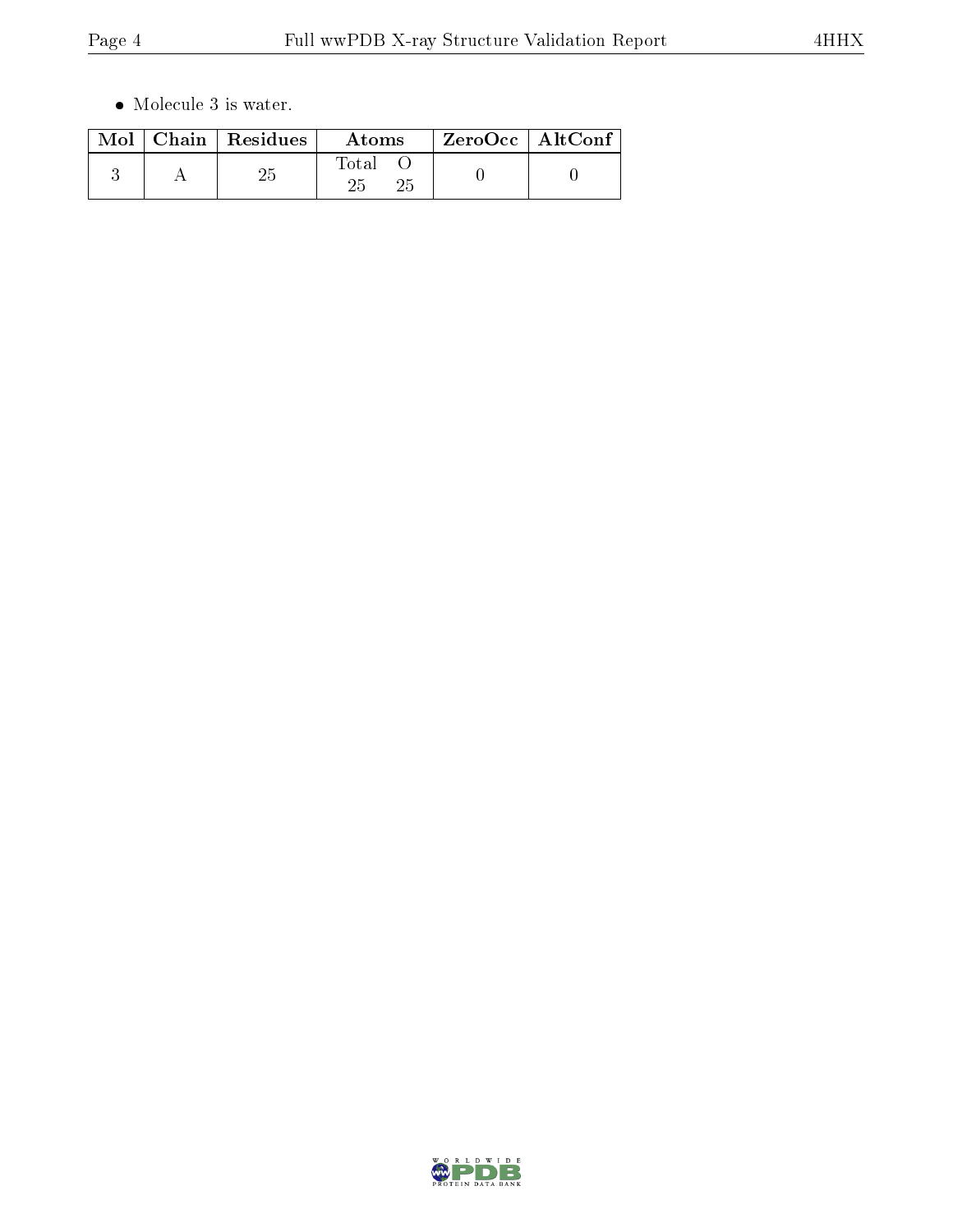# 3 Residue-property plots  $(i)$

These plots are drawn for all protein, RNA and DNA chains in the entry. The first graphic for a chain summarises the proportions of the various outlier classes displayed in the second graphic. The second graphic shows the sequence view annotated by issues in geometry and electron density. Residues are color-coded according to the number of geometric quality criteria for which they contain at least one outlier: green  $= 0$ , yellow  $= 1$ , orange  $= 2$  and red  $= 3$  or more. A red dot above a residue indicates a poor fit to the electron density (RSRZ  $> 2$ ). Stretches of 2 or more consecutive residues without any outlier are shown as a green connector. Residues present in the sample, but not in the model, are shown in grey.

• Molecule 1: Toxin coregulated pilus biosynthesis protein E



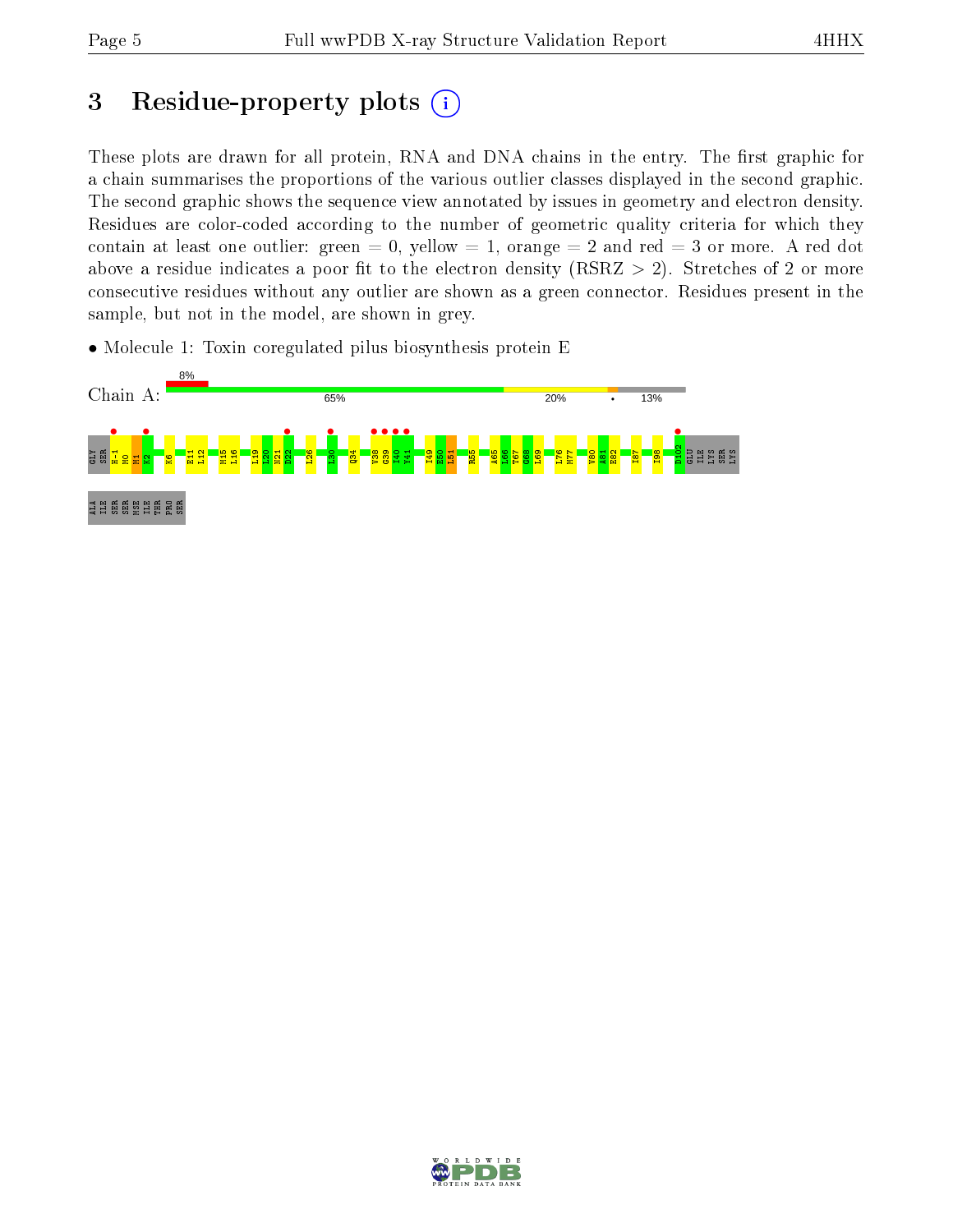## 4 Data and refinement statistics  $(i)$

| Property                                                                | Value                                            | Source     |
|-------------------------------------------------------------------------|--------------------------------------------------|------------|
| Space group                                                             | C2221                                            | Depositor  |
| Cell constants                                                          | 34.79Å 73.61Å<br>95.90Å                          | Depositor  |
| a, b, c, $\alpha$ , $\beta$ , $\gamma$                                  | $90.00^{\circ}$ $90.00^{\circ}$<br>$90.00^\circ$ |            |
| Resolution $(A)$                                                        | $\overline{19.63 - 1.88}$                        | Depositor  |
|                                                                         | $19.63 - 1.88$                                   | <b>EDS</b> |
| % Data completeness                                                     | $99.5(19.63-1.88)$                               | Depositor  |
| (in resolution range)                                                   | 99.6 (19.63-1.88)                                | <b>EDS</b> |
| $R_{merge}$                                                             | (Not available)                                  | Depositor  |
| $\mathrm{R}_{sym}$                                                      | (Not available)                                  | Depositor  |
| $\langle I/\sigma(I) \rangle^{-1}$                                      | $1.77$ (at 1.87Å)                                | Xtriage    |
| Refinement program                                                      | REFMAC 5.5.0109                                  | Depositor  |
|                                                                         | $0.218$ ,<br>0.247                               | Depositor  |
| $R, R_{free}$                                                           | $0.225$ ,<br>0.248                               | DCC        |
| $R_{free}$ test set                                                     | 488 reflections $(4.70\%)$                       | wwPDB-VP   |
| Wilson B-factor $(\AA^2)$                                               | 30.8                                             | Xtriage    |
| Anisotropy                                                              | 0.554                                            | Xtriage    |
| Bulk solvent $k_{sol}(\mathrm{e}/\mathrm{A}^3),\,B_{sol}(\mathrm{A}^2)$ | $0.36$ , 47.5                                    | <b>EDS</b> |
| L-test for $\mathrm{twinning}^2$                                        | $< L >$ = 0.48, $< L2 >$ = 0.31                  | Xtriage    |
| Estimated twinning fraction                                             | No twinning to report.                           | Xtriage    |
| $F_o, F_c$ correlation                                                  | 0.95                                             | <b>EDS</b> |
| Total number of atoms                                                   | 861                                              | wwPDB-VP   |
| Average B, all atoms $(A^2)$                                            | 38.0                                             | wwPDB-VP   |

Xtriage's analysis on translational NCS is as follows: The largest off-origin peak in the Patterson function is  $15.57\%$  of the height of the origin peak. No significant pseudotranslation is detected.

<sup>&</sup>lt;sup>2</sup>Theoretical values of  $\langle |L| \rangle$ ,  $\langle L^2 \rangle$  for acentric reflections are 0.5, 0.333 respectively for untwinned datasets, and 0.375, 0.2 for perfectly twinned datasets.



<span id="page-5-1"></span><span id="page-5-0"></span><sup>1</sup> Intensities estimated from amplitudes.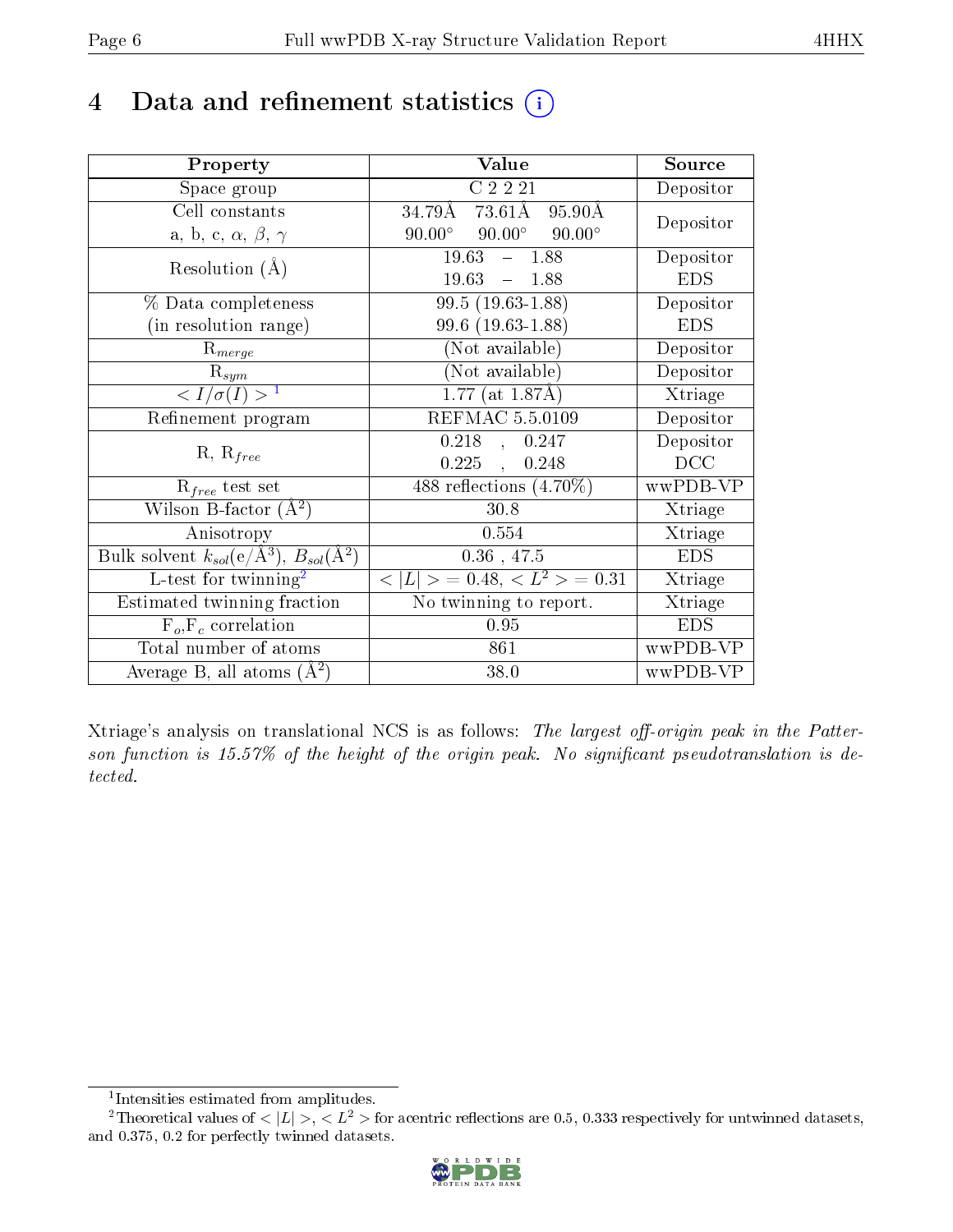# 5 Model quality  $(i)$

## 5.1 Standard geometry  $\overline{()}$

Bond lengths and bond angles in the following residue types are not validated in this section: SO4

The Z score for a bond length (or angle) is the number of standard deviations the observed value is removed from the expected value. A bond length (or angle) with  $|Z| > 5$  is considered an outlier worth inspection. RMSZ is the root-mean-square of all Z scores of the bond lengths (or angles).

| $Mol$   Chain |      | Bond lengths                    | Bond angles |        |  |
|---------------|------|---------------------------------|-------------|--------|--|
|               |      | RMSZ $ #Z  > 5$ RMSZ $ #Z  > 5$ |             |        |  |
|               | 0.35 | 0/837                           | 0.57        | 0/1115 |  |

There are no bond length outliers.

There are no bond angle outliers.

There are no chirality outliers.

There are no planarity outliers.

### 5.2 Too-close contacts  $(i)$

In the following table, the Non-H and H(model) columns list the number of non-hydrogen atoms and hydrogen atoms in the chain respectively. The H(added) column lists the number of hydrogen atoms added and optimized by MolProbity. The Clashes column lists the number of clashes within the asymmetric unit, whereas Symm-Clashes lists symmetry related clashes.

| Mol |  |  | Chain   Non-H   H(model)   H(added)   Clashes   Symm-Clashes |
|-----|--|--|--------------------------------------------------------------|
|     |  |  |                                                              |
|     |  |  |                                                              |
|     |  |  |                                                              |
|     |  |  |                                                              |

The all-atom clashscore is defined as the number of clashes found per 1000 atoms (including hydrogen atoms). The all-atom clashscore for this structure is 13.

All (22) close contacts within the same asymmetric unit are listed below, sorted by their clash magnitude.

| Atom-2                                  |                    | Interatomic    | 7lash      |  |
|-----------------------------------------|--------------------|----------------|------------|--|
| Atom-1                                  |                    | distance $(A)$ | overlap (A |  |
| $1 \cdot A \cdot 1 \cdot HIS \cdot CH1$ | $1: A: 0:M$ SF·HF2 | .56            |            |  |

Continued on next page...

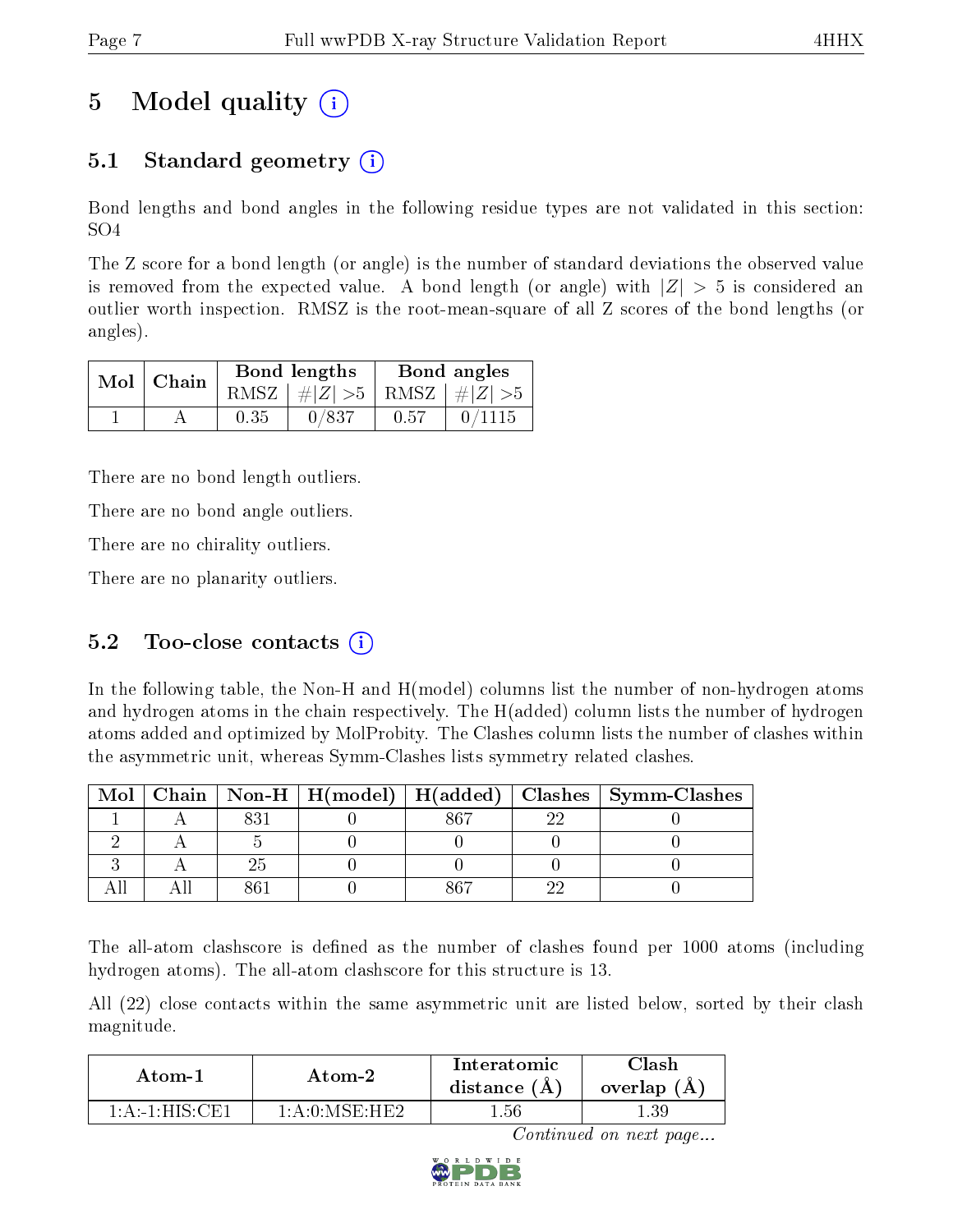|                    |                                       | Interatomic      | Clash           |
|--------------------|---------------------------------------|------------------|-----------------|
| Atom-1             | Atom-2                                | distance $(\AA)$ | overlap $(\AA)$ |
| 1:A:1:HIS:NE2      | 1: A: 0: MSE: HE2                     | 1.46             | 1.30            |
| 1:A:76:LEU:HD22    | $1:A:77[B]:\overline{\text{MSE:HE2}}$ | 1.24             | 1.09            |
| 1: A:76: LEU: HD22 | 1:A:77[B]:MSE:CE                      | 1.84             | 1.08            |
| $1:A:-1:HIS:CE1$   | 1: A:0: MSE:CE                        | 2.40             | 1.04            |
| 1: A:76: LEU:CD2   | 1:A:77[B]:MSE:HE2                     | 1.98             | 0.93            |
| 1:A:1:HIS:NE2      | 1: A:0: MSE:CE                        | 2.38             | 0.83            |
| 1:A:11:GLU:HG3     | 1:A:15[A]:MSE:HE2                     | 1.85             | 0.58            |
| 1:A:55:ARG:NH1     | 1: A:67:THR:O                         | 2.35             | 0.56            |
| 1: A:76: LEU:CD2   | 1:A:77[B]:MSE:CE                      | 2.70             | 0.56            |
| 1: A:1: MSE: HE2   | 1:A:69:LEU:HD21                       | 1.94             | 0.49            |
| 1:A:1:HIS:HE2      | 1: A: 0: MSE: HE2                     | 1.65             | 0.47            |
| 1: A: 55: ARG: NH1 | 1:A:65:ALA:O                          | 2.48             | 0.47            |
| 1: A:34: GLN: HG3  | 1:A:49:ILE:HG21                       | 1.97             | 0.47            |
| 1:A:1:HIS:CD2      | 1: A: 0: MSE: HE2                     | 2.40             | 0.46            |
| 1:A:82:GLU:HA      | 1:A:87:ILE:HD11                       | 1.99             | 0.45            |
| 1: A: 1: MSE: HE1  | 1:A:55:ARG:HD2                        | 1.98             | 0.44            |
| 1:A:12:LEU:HD13    | 1: A: 16: LEU: HD12                   | 2.00             | 0.43            |
| 1: A:6: LYS: HE3   | 1:A:98:ILE:HG23                       | 2.00             | 0.43            |
| 1: A:38: VAL:HA    | 1:A:39:GLY:HA2                        | 1.83             | 0.43            |
| 1:A:51:LEU:HD13    | 1: A:69: LEU:CD2                      | 2.49             | 0.42            |
| 1: A:76: LEU: HD23 | 1: A:76: LEU:O                        | 2.20             | 0.41            |

Continued from previous page...

There are no symmetry-related clashes.

### 5.3 Torsion angles (i)

#### 5.3.1 Protein backbone (i)

In the following table, the Percentiles column shows the percent Ramachandran outliers of the chain as a percentile score with respect to all X-ray entries followed by that with respect to entries of similar resolution.

The Analysed column shows the number of residues for which the backbone conformation was analysed, and the total number of residues.

| $\mid$ Mol $\mid$ Chain $\mid$ | Analysed                                | Favoured   Allowed   Outliers   Percentiles |  |                                                                                                                                                                                                                                                                                                                                                                                   |  |
|--------------------------------|-----------------------------------------|---------------------------------------------|--|-----------------------------------------------------------------------------------------------------------------------------------------------------------------------------------------------------------------------------------------------------------------------------------------------------------------------------------------------------------------------------------|--|
|                                | $105/120$ (88\%)   103 (98\%)   2 (2\%) |                                             |  | $\begin{array}{ c c c c c c c c c } \hline \multicolumn{1}{ c }{\hspace{1.2cm}100} & \multicolumn{1}{ c }{\hspace{1.2cm}100} & \multicolumn{1}{ c }{\hspace{1.2cm}100} & \multicolumn{1}{ c }{\hspace{1.2cm}100} & \multicolumn{1}{ c }{\hspace{1.2cm}100} & \multicolumn{1}{ c }{\hspace{1.2cm}100} & \multicolumn{1}{ c }{\hspace{1.2cm}100} & \multicolumn{1}{ c }{\hspace{1.$ |  |

There are no Ramachandran outliers to report.

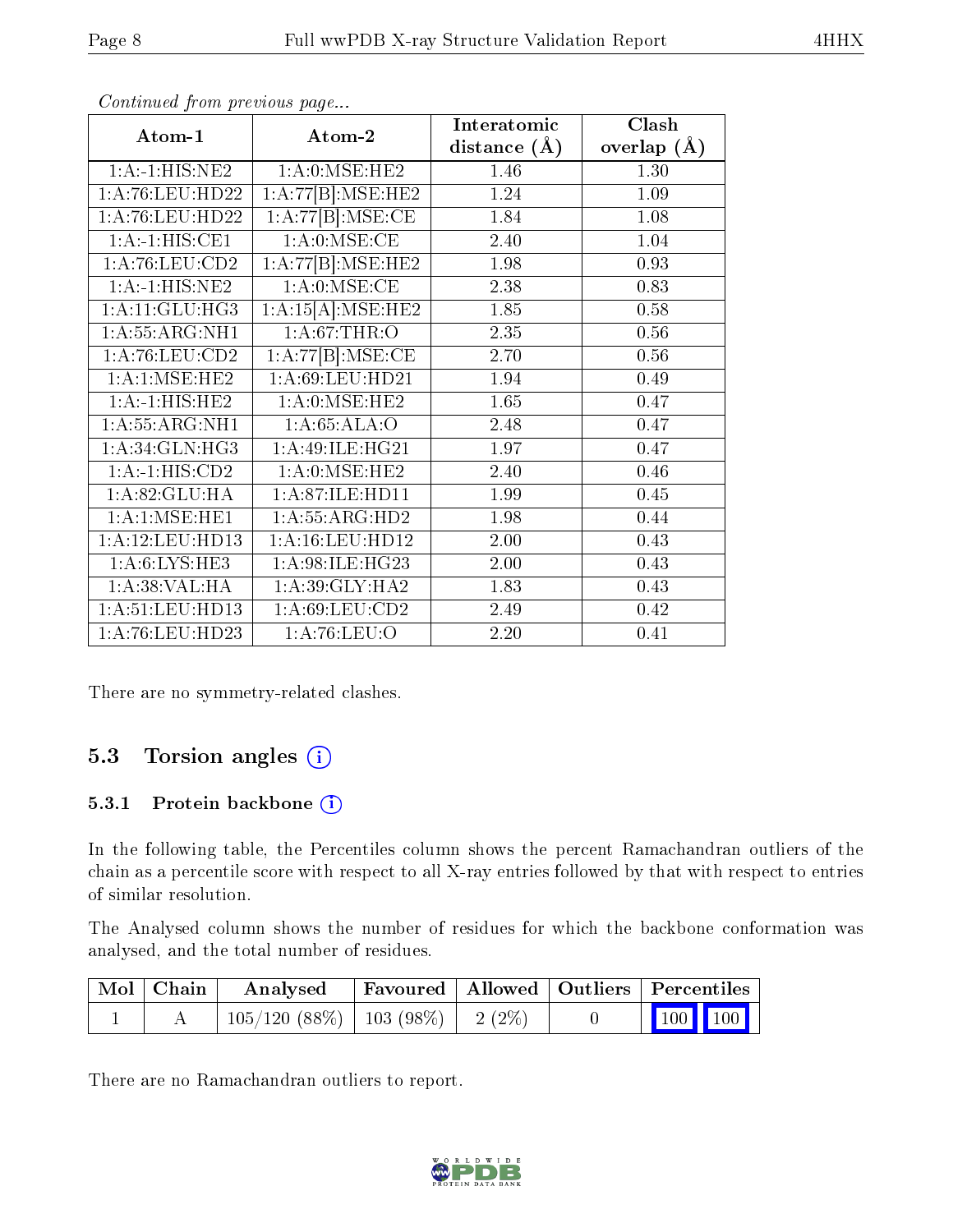#### 5.3.2 Protein sidechains  $(i)$

In the following table, the Percentiles column shows the percent sidechain outliers of the chain as a percentile score with respect to all X-ray entries followed by that with respect to entries of similar resolution.

The Analysed column shows the number of residues for which the sidechain conformation was analysed, and the total number of residues.

| $\mid$ Mol $\mid$ Chain $\mid$ | Rotameric   Outliers   Percentiles<br>Analysed |  |       |                          |
|--------------------------------|------------------------------------------------|--|-------|--------------------------|
|                                | $\mid 95/101 (94\%) \mid 88 (93\%)$            |  | 7(7%) | $\boxed{13}$ $\boxed{5}$ |

All (7) residues with a non-rotameric sidechain are listed below:

| Mol | Chain | Res   | <b>Type</b> |
|-----|-------|-------|-------------|
|     |       |       | <b>MSE</b>  |
|     |       | 19    | LEU         |
|     |       | 21[A] | <b>ASN</b>  |
|     |       | 21 B  | <b>ASN</b>  |
|     |       | 26    | LEU         |
|     |       | 51    | LEU         |
|     |       |       | 7A L        |

Some sidechains can be flipped to improve hydrogen bonding and reduce clashes. All (3) such sidechains are listed below:

| Mol | Chain | Res | Type |
|-----|-------|-----|------|
|     |       | 34  | GL N |
|     |       | 35  |      |
|     |       | 59  |      |

#### 5.3.3 RNA (i)

There are no RNA molecules in this entry.

### 5.4 Non-standard residues in protein, DNA, RNA chains (i)

There are no non-standard protein/DNA/RNA residues in this entry.

### 5.5 Carbohydrates  $(i)$

There are no carbohydrates in this entry.

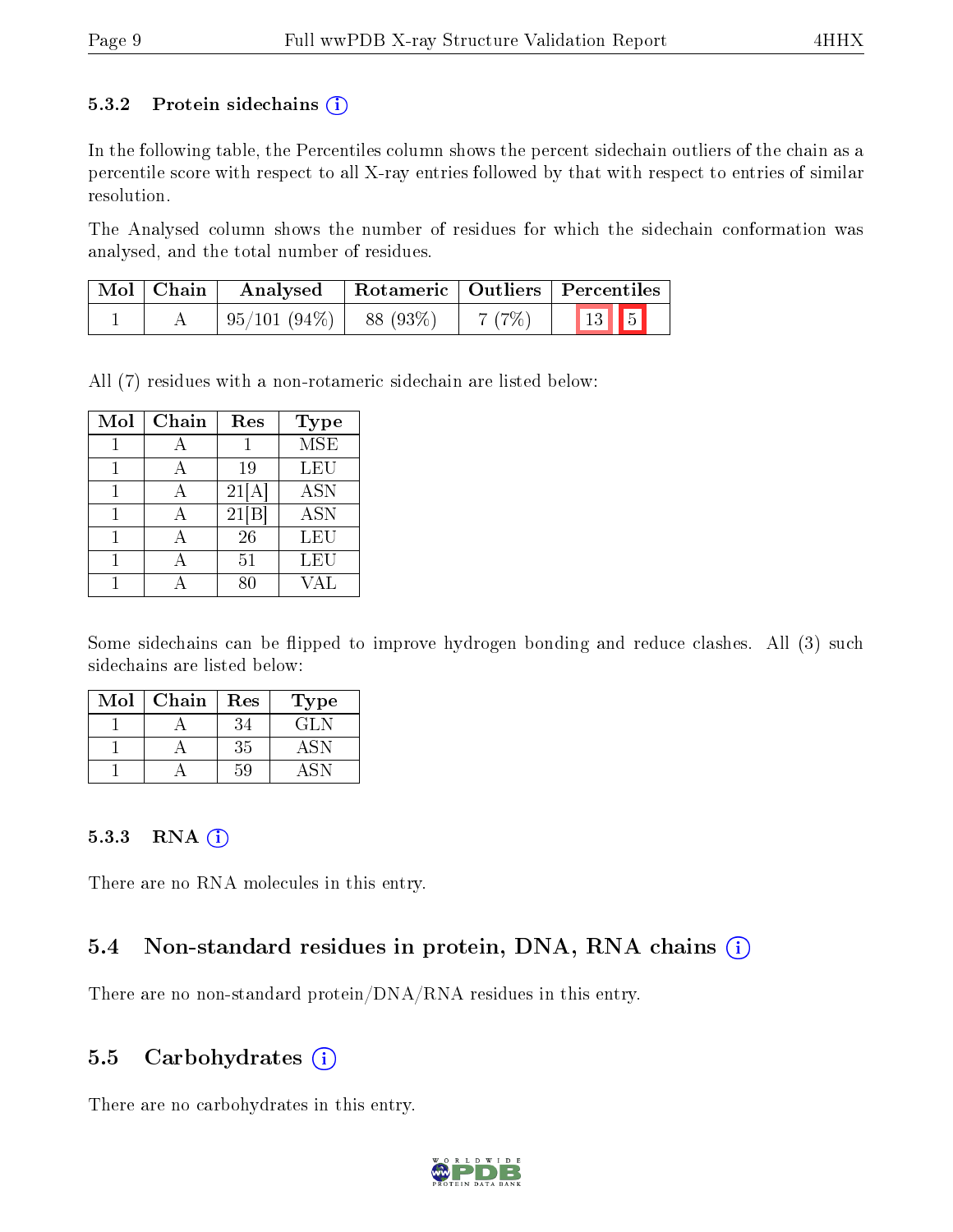## 5.6 Ligand geometry (i)

1 ligand is modelled in this entry.

In the following table, the Counts columns list the number of bonds (or angles) for which Mogul statistics could be retrieved, the number of bonds (or angles) that are observed in the model and the number of bonds (or angles) that are dened in the Chemical Component Dictionary. The Link column lists molecule types, if any, to which the group is linked. The Z score for a bond length (or angle) is the number of standard deviations the observed value is removed from the expected value. A bond length (or angle) with  $|Z| > 2$  is considered an outlier worth inspection. RMSZ is the root-mean-square of all Z scores of the bond lengths (or angles).

| Mol | $\mathbf{Type}$ | Chain | ${\rm Res}$ | Link   |              | Bond lengths |                          |        | Bond angles       |  |
|-----|-----------------|-------|-------------|--------|--------------|--------------|--------------------------|--------|-------------------|--|
|     |                 |       |             |        | $\sim$ ounts | RMSZ         | . $ #Z  > 2$   $\subset$ | Counts | RMSZ  <br>$\# Z $ |  |
|     | - 04ر           |       | 201         | $\sim$ | 1.4.4        | 0.28         |                          | 6.6.6  | $0.16\,$          |  |

There are no bond length outliers.

There are no bond angle outliers.

There are no chirality outliers.

There are no torsion outliers.

There are no ring outliers.

No monomer is involved in short contacts.

## 5.7 [O](https://www.wwpdb.org/validation/2017/XrayValidationReportHelp#nonstandard_residues_and_ligands)ther polymers  $(i)$

There are no such residues in this entry.

### 5.8 Polymer linkage issues  $(i)$

There are no chain breaks in this entry.

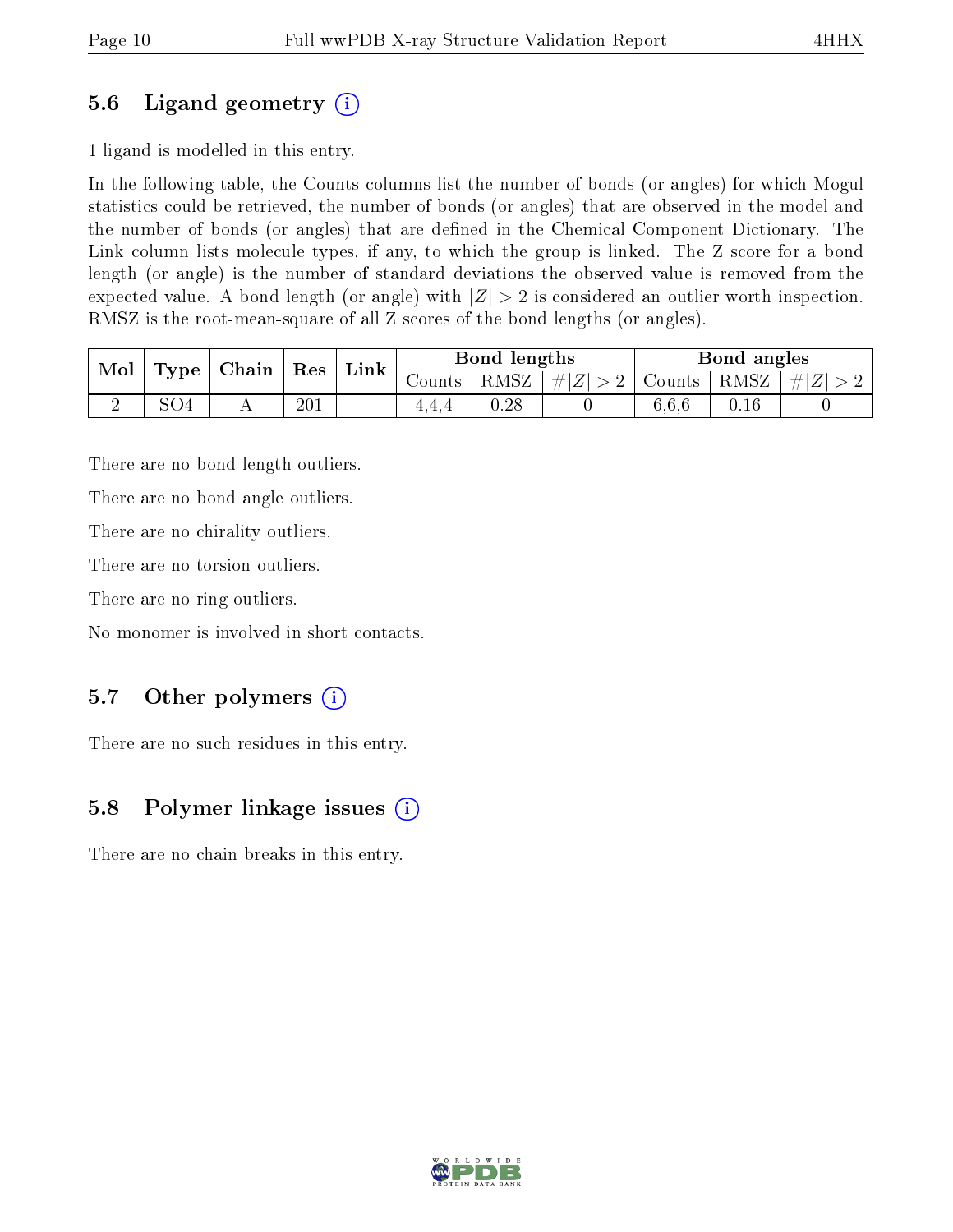## 6 Fit of model and data  $\left( \cdot \right)$

## 6.1 Protein, DNA and RNA chains (i)

In the following table, the column labelled  $#RSRZ>2'$  contains the number (and percentage) of RSRZ outliers, followed by percent RSRZ outliers for the chain as percentile scores relative to all X-ray entries and entries of similar resolution. The OWAB column contains the minimum, median,  $95<sup>th</sup>$  percentile and maximum values of the occupancy-weighted average B-factor per residue. The column labelled  $Q< 0.9$  lists the number of (and percentage) of residues with an average occupancy less than 0.9.

|  | $\mid$ Mol $\mid$ Chain $\mid$ Analysed $\mid$ <rsrz><math>\mid</math></rsrz> |      | $\rm \#RSRZ{>}2$ |  | $\vert$ OWAB( $\rm{\AA}^2$ ) $\vert$ Q<0.9 $\vert$                                                     |  |
|--|-------------------------------------------------------------------------------|------|------------------|--|--------------------------------------------------------------------------------------------------------|--|
|  | $\pm 99/120(82%)$                                                             | 0.53 |                  |  | $\begin{array}{ c c c c c c c c c } \hline 9 & 9 & 10 & 24 & 35 & 60 & 73 & 1 & 1\ \hline \end{array}$ |  |

All (9) RSRZ outliers are listed below:

| Mol | Chain | Res            | <b>Type</b> | <b>RSRZ</b> |
|-----|-------|----------------|-------------|-------------|
| 1   | А     | 39             | <b>GLY</b>  | 5.8         |
| 1   | А     | 38             | VAL         | 4.4         |
| 1   | А     | $-1$           | HIS         | 3.9         |
| 1   | А     | $\overline{2}$ | <b>LYS</b>  | 2.8         |
| 1   | A     | 40             | ILE         | 2.5         |
| 1   | А     | 30             | LEU         | 2.3         |
| 1   | А     | 41             | TYR         | 2.2         |
| 1   | А     | 102            | <b>ASP</b>  | 2.3         |
|     |       | 22             | ASP         | 2.2         |

### 6.2 Non-standard residues in protein, DNA, RNA chains  $(i)$

There are no non-standard protein/DNA/RNA residues in this entry.

### 6.3 Carbohydrates (i)

There are no carbohydrates in this entry.

### 6.4 Ligands  $(i)$

In the following table, the Atoms column lists the number of modelled atoms in the group and the number defined in the chemical component dictionary. The B-factors column lists the minimum, median,  $95<sup>th</sup>$  percentile and maximum values of B factors of atoms in the group. The column labelled  $Q< 0.9$  lists the number of atoms with occupancy less than 0.9.